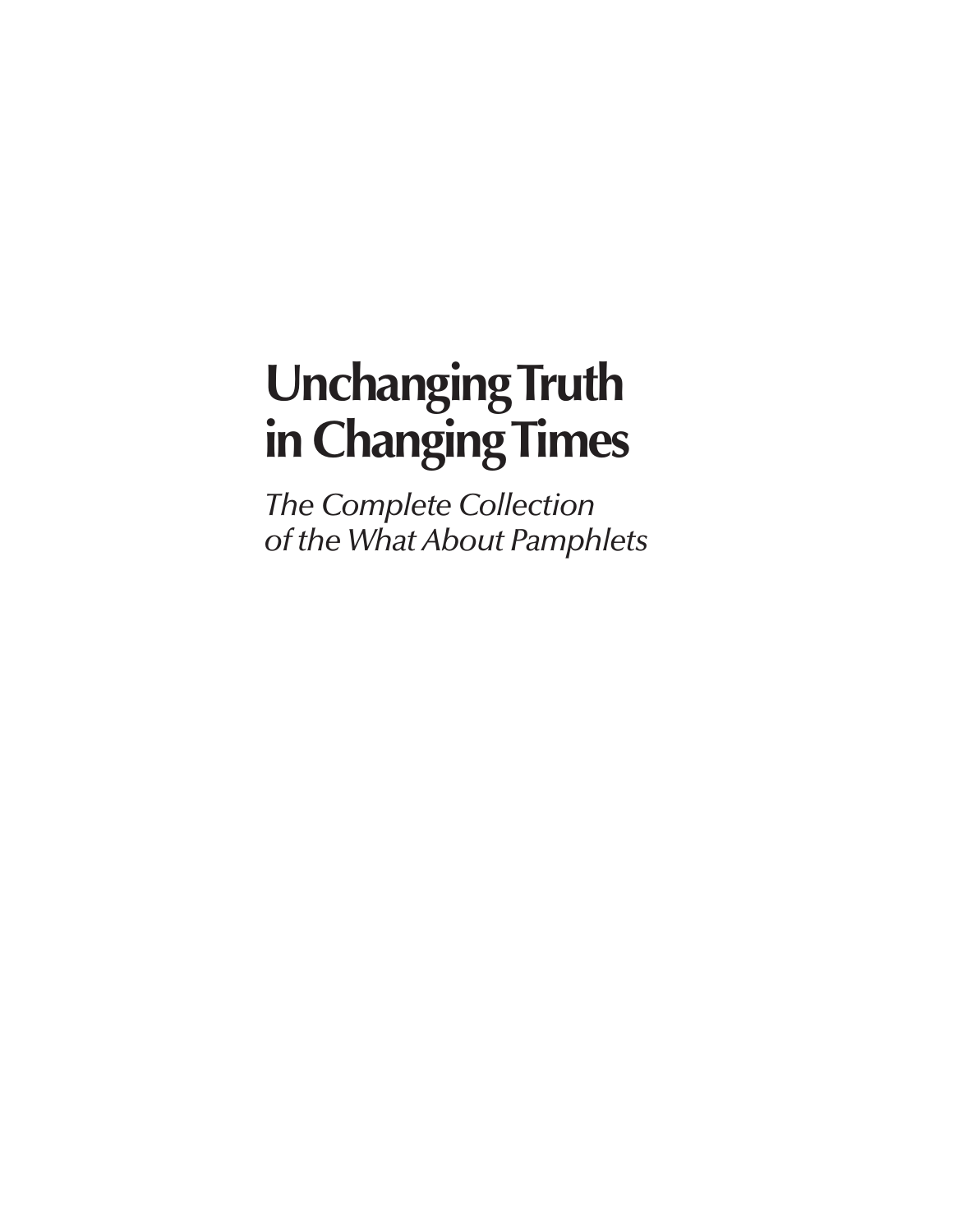© 2001 The Lutheran Church—Missouri Synod The Office of the President

Note: permission is granted to copy this book, or any part of it, as long as there is no sale of the copied material and no change in content.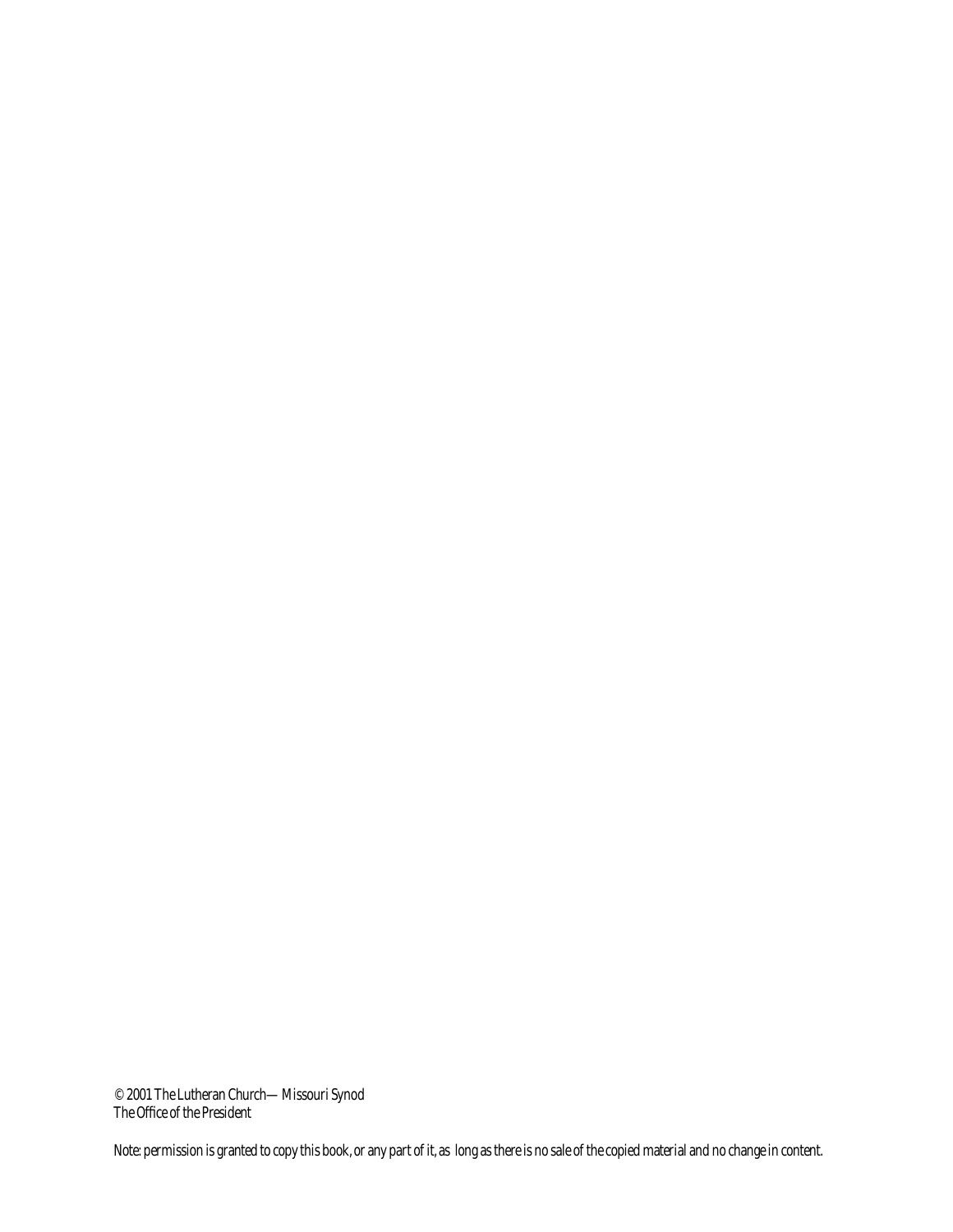# **Preface**

The What About pamphlets are anchored in the unchanging truth of God's Holy Word and the faithful exposition of that Word provided in the Lutheran Confessions. Unchanging truth in changing times is precisely what these summaries of Christian doctrine are all about.When President Barry issued the first four What About pamphlets in 1996, little did he realize how popular they would prove to be. Twelve million copies later, they continue to be used throughout the Englishspeaking world in churches and schools, parish meeting rooms, small-group Bible studies and in private homes. They are found in hospitals and nursing homes, colleges, universities and seminaries. Military chaplains use them around the world on board ships and at various military installations. Prison chaplains have used them in state and federal facilities. They are used in parish evangelism programs and a wide variety of community events. More uses for the What About pamphlets have been found than were imagined by President Barry when he first thought of producing them.

When the What About series began, hundreds of parish pastors were asked, "If you could have some clear doctrinal pamphlets to give people as you go about your ministry, what would be helpful?" The response to that question provided us with the titles in this series.You will notice that the What About series begins with the most important issue of all: the Gospel, followed by one on the Bible. These two are followed by a series on the six chief parts of Luther's Small Catechism, encouraging the reader always to return to this foundational confession of the Lutheran Church. The rest of the What About series present brief statements on key doctrinal and ethical issues.A number of titles of the What About series were devoted to anti-Christian cults and groups, the Jehovah's Witnesses, Mormonism and Islam.

President Barry was keenly interested in *what* was said in these pamphlets and *how* it was said. No matter where he traveled in the Synod, the subject of his What About pamphlets was sure to come up. He received countless expressions of thanks from laypeople and pastors alike who told him how much the church needed these clear, to-the-point expressions of Christian truth. Some of the most appreciative comments received came from pastors in other churches. For example, a pastor from the Evangelical Lutheran Church in America wrote a letter to the *Lutheran Witness*following the special issue devoted to Dr. Barry's death.

Many of us in the ELCA greatly appreciated Dr.Alvin L. Barry. I especially admired the way in which he was able to explain divisive doctrinal and social issues in his many,"What About" pamphlets—the one on "The Differences Between the ELCA and the LCMS," for example. In producing this material, he proved to be an outstanding communicator on behalf of his Lord and Savior Jesus Christ. He always combined pastoral sensitivity and precision of terminology with uncompromising faithfulness to our Lutheran Confessions, as they are fully based on Holy Scripture. By God's grace, Dr. Barry was a true teacher and pastor for God's people in our time! Soli Deo Gloria. (Letter to the *Lutheran Witness*, July 2001, p. 4).

It is important that the Marvin M. Schwan Charitable Foundation be recognized and thanked for providing the funds that made it possible to distribute the What About pamphlets for free to all those who requested them. The Schwan Foundation's support, encouragement and devotion to faithful, genuine Lutheranism has proven to be such a blessing to The Lutheran Church—Missouri Synod and many other Lutheran entities and agencies throughout the world.

This book has been designed to provide the user with the What About pamphlets in a camera-ready format. This is a book that is intended to be copied! Permission to copy is given, with the stipulation that no copies be sold, but always distributed for free.

The blessing of the Holy Trinity, the Father, the Son and the Holy Spirit, attend all who use these faithful expressions of unchanging truth in changing times.

> Rev.Paul T.McCain August 2001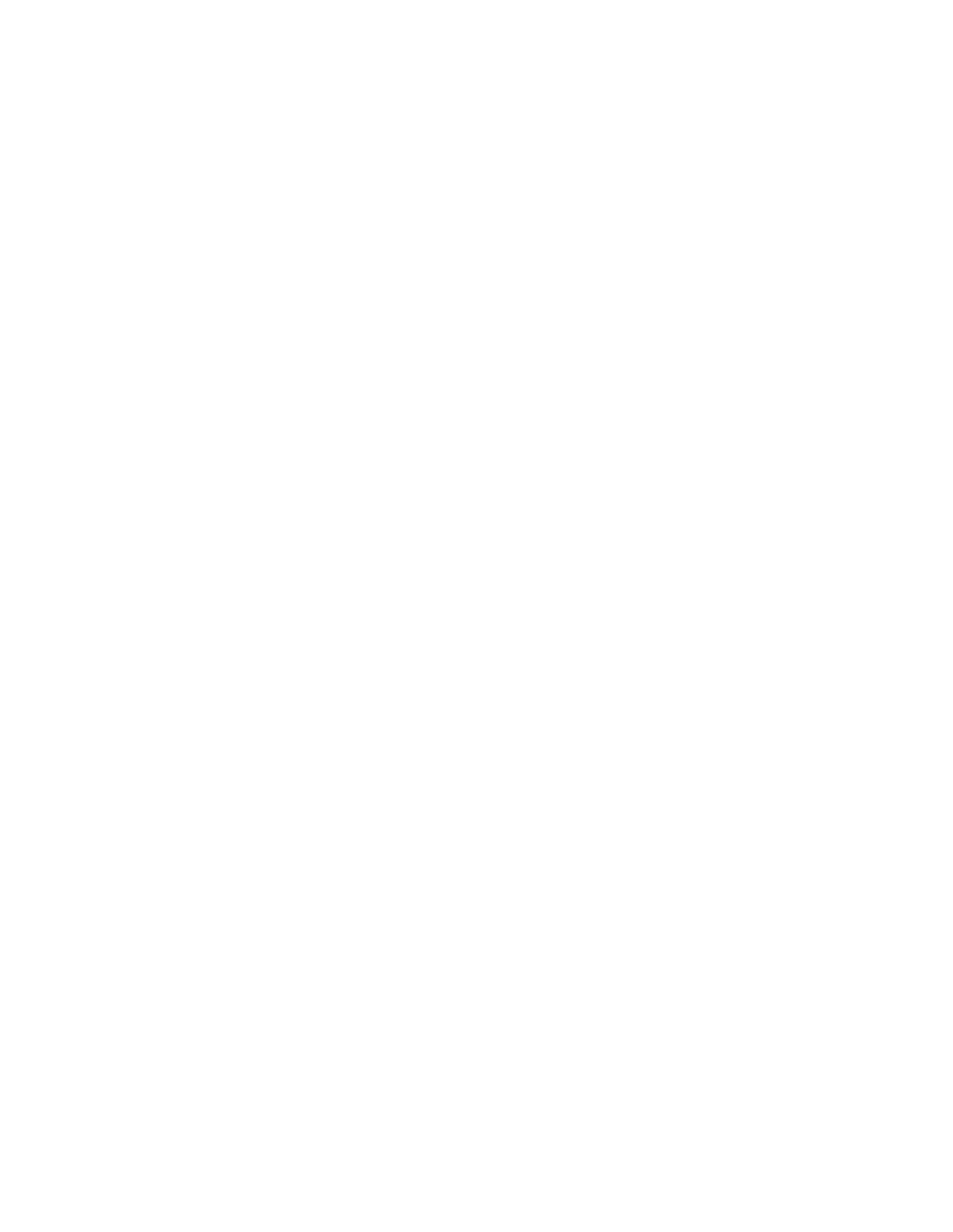## **Introduction**

# **Unchanging Truth in Changing Times**

**by Paul T. McCain**

*Jesus said,"For this I was born, and for this I have come into the world, to bear witness to the truth. Everyone who is of the truth hears my voice." Pilate said to him,"What is truth?"(John 18:37-38).*

Walk into any large bookstore and you will find walls of books about personal enlightenment, pop-psychology, selfhelp, self-improvement, meditation, Eastern religions, and the ever-popular subject of spirituality. Many people are searching for truth today. They try to find it by peering within themselves, trying to find meaning in the fleeting emotions they work so hard to experience from one day to the next. Too many try to find meaning and purpose in the very things that will only continue to let them down: pleasure, power or possessions. We are constantly tempted to look for truth in the wrong places. We confess that at times we have not only looked in the wrong places, but believed the lies we found there.We are following in the footsteps of our first parents who doubted God's Word and thus fell into sin, plunging all the world into the darkness of sin and death. Where then is the truth? What is it? How may it be found?

#### **What Is Truth?**

Pilate's question,"What is truth?" demands an answer. Truth that lasts, truth that changes us forever, is found only in the One who is truth incarnate: Jesus of Nazareth. Jesus said,"I am the way, the truth, and the life" (John 14:6). This bold claim has scandalized peoples of all times and all places ever since that small group of Jesus' first followers took His message out from the city of Jerusalem, into the surrounding lands of Judea and Samaria, and then to the uttermost parts of the world. This great mission task continues to this very day and hour. The apostles and the first disciples were beaten, tortured and killed by various groups that rejected their message as utter foolishness and profoundly offensive. The same thing continues to today whenever this message is declared:

All human beings are sinful. From the moment of our conception, we are at war with God and enemies of God.We are slaves of our sinful desires, thoughts and actions. We desperately need God's forgiveness, which He gives, freely and completely, through Jesus, His Son. Jesus was true God and true Man,born of a virgin in the land of Palestine.He lived a life in complete obedience to God's will, thus doing for us what we can never do. He was executed on the Roman instrument of torture and death, the cross. His death was the atoning sacrifice for the sins of the entire world. His blood cleanses us from our sins, all of them. Jesus came out of the grave alive after three days, confirming and demonstrating His absolute and final victory over sin, death and all the forces of Satanic evil.

God the Holy Spirit calls us to trust and believe that we are forgiven by God through Jesus Christ and thus we receive the gift of eternal life forever in heaven. Our Lord cares and guides and leads us throughout this life, sustaining and nurturing us through His Word and Sacraments. Christ Jesus replaces our cold, stony hearts of unbelief with living hearts that trust in Him and express that faith in thankful service to others.

This message, this good news, is the heart and soul of Christianity.It is still disregarded and even violently resisted in many parts of the world. It runs contrary to the common opinion that human beings are basically good,with the ability to save themselves through their own efforts. Ironically, never has this good news message been proclaimed without causing division, conflict and turmoil. Jesus Himself said, "Blessed are you when men hate you, and ostracize you, and cast insults at you, and spurn your name as evil, for the sake of the Son of Man. Be glad in that day, and leap for joy, for behold, your reward is great in heaven; for in the same way their fathers used to treat the prophets"(Luke 6:22–23).

#### **The Growth of the Church and the Scandal of Division**

Jesus'followers moved through the known world of their day, starting congregations of Christian believers every-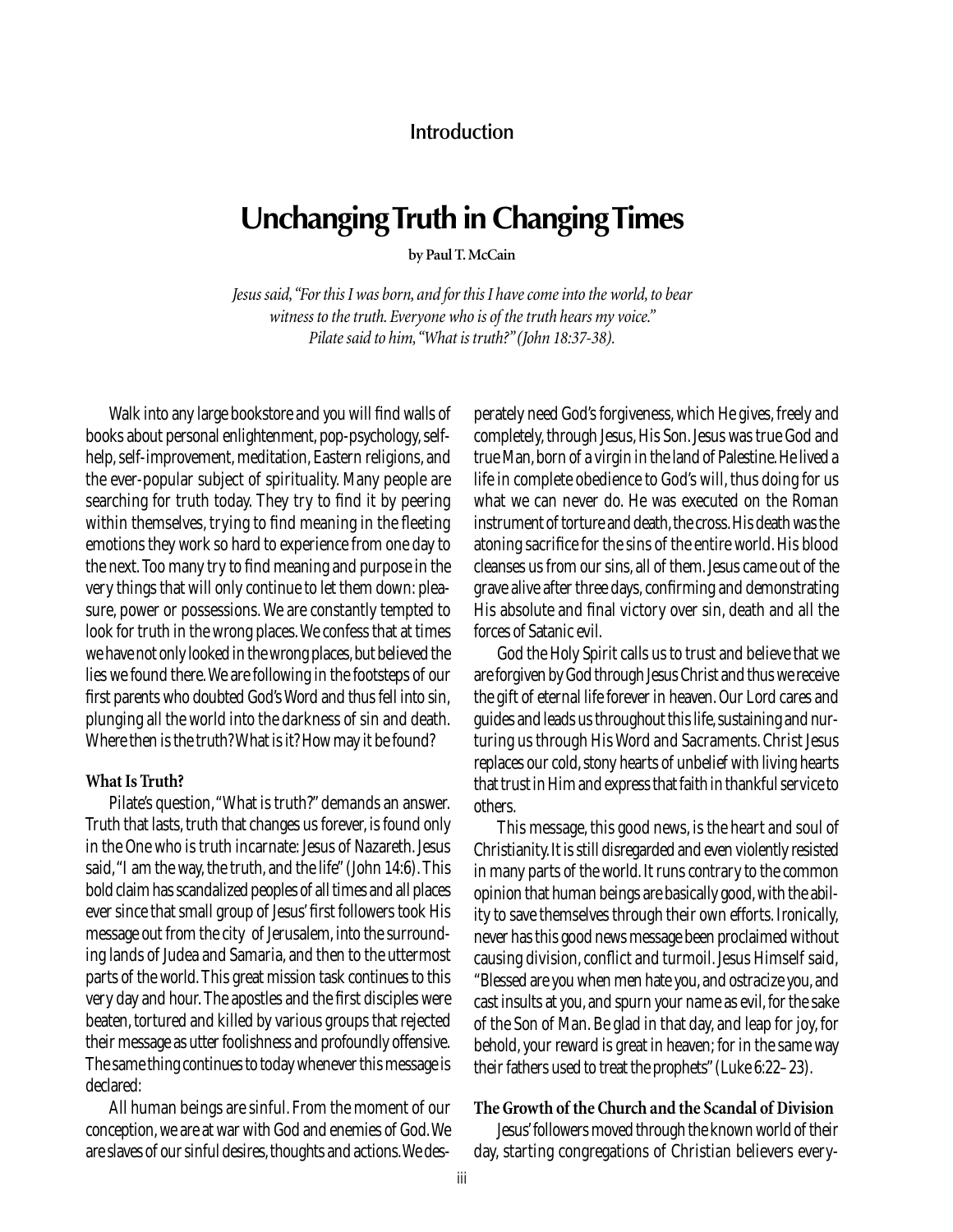where they went. These congregations were led by men who were given the task of continuing to hand down the teachings of Jesus Christ by proclaiming His forgiveness through preaching and teaching His Word and administering His Sacraments. These small congregations of believers drew people from all walks of life into a living and active faith, expressing itself in works of love with the goal of bearing witness to Jesus their Lord.

From the very early days, false teachers arose within the church, twisting and distorting the teachings of Christ, either adding something to the Word of God or trying to take something away. With each false teaching, the church had the opportunity to speak the truth clearly. When finally Christianity was legalized in the fourth century, the church faced new pressures and challenges that came with official toleration and then even popularity among the people who recognized the social, economic and political benefits of being a part of the church. Sadly, in 1054 A.D., there was a major split between the churches of the West and the churches of the East, a division that remains to this day.

For the next five centuries the Western Christian church endured various storms and crises, attempting to preserve the faith in times of intellectual decline and cultural chaos, but always moving the Gospel out among peoples in the world who had never heard it.A profound error was made by the church when it located its authority and power in the person of the Bishop of Rome. The Pope, as he came to be known, claimed to be the one, and only one, who could speak as God Himself, setting himself, as it were, in the very temple of God, ordering and enacting regulations and insisting on teachings that were never given to the church by her Lord and His apostles (1 Tim.4:1-3; 2 Thess.2:3-4).

During the Middle Ages, the good news about Jesus Christ and the teachings of God's Word became increasingly obscured under layers of papal doctrine. The people of the church were plunged ever further into superstitious darkness. They could not even understand the worship service since it was recited in a language they did not know. There were pockets here and there of quality Christian teaching, but for the most part, the common people were headed ever further into the darkness of ignorance about the most basic truths of the Christian faith. Efforts to reform the direction and leadership of the church during the later Middle Ages met with only minimally lasting results.What was a needed was a sweeping renewal and rediscovery of the the core teachings of the church, drawn from, and founded on, the Apostolic and Prophetic Scriptures.The Gospel had to come to light again in the church.During the 16th century, Martin

Luther and his followers were intent not on starting a new church, but in reforming the existing church and bringing it back to its Gospel center.They were eventually expelled from the Roman Catholic Church and therefore had to stand against it, forming what would become known as the Lutheran Church.

The Lutheran reformers realized that as long as Rome continued to insist on false teaching, the Gospel was being neglected, forgotten or set aside. It had been replaced with teachings that elevated man's ability to work to earn God's favor and love, thus always throwing man back onto himself, making him either hopeless, or self-righteous, and in either case ignorant of the comfort and promise of Christ. They acknowledged and thanked God that, in spite of error, He had preserved His Word and the message of the Gospel.They knew that there were Christians in the Roman Catholic Church. The same is true today, among not only the Roman Church, but among all erring churches. People sometimes ignorantly accuse faithful Lutherans of believing that they, and they alone, are the only Christians in the world. Nothing could be further from the truth.

Unfortunately, at the same time that the Lutheran Reformation was bringing the Gospel to light again, there arose various erring Protestant splinter groups, which led to the bewildering number of denominations today. The various Protestant churches all trace their origins to either the so-called "Reformed" church, or the more radical groups from the days of the Reformation, with a variety of splinter groups originating from these Reformation-era churches. The number of denominations and various sub-groupings within denominations strikes the outside observer as hopelessly confusing, and indeed, the divisions in Christendom are scandalous.Though it is relatively easy to explain the various denominations with a brief review of church history similar to this one, the scandal of Christian division remains real and offensive. It is not what our Lord intends for His people.But is the solution to be found in the trends we notice today? A pell-mell rush into various ecumenical agreements and declarations of "full communion?" No.

Equally as scandalous as the divisions within Christendom are attempts to resolve the differences between Christians on the basis of what is known as "reconciled diversity." Many ecumenical agreements today are based on an agreement to disagree about teachings of God's Word. Better is the approach followed by those churches that are intent on upholding Christian truth: honest expression of disagreement with the intention of bearing witness to the truth of God's Word and working toward actual agreement,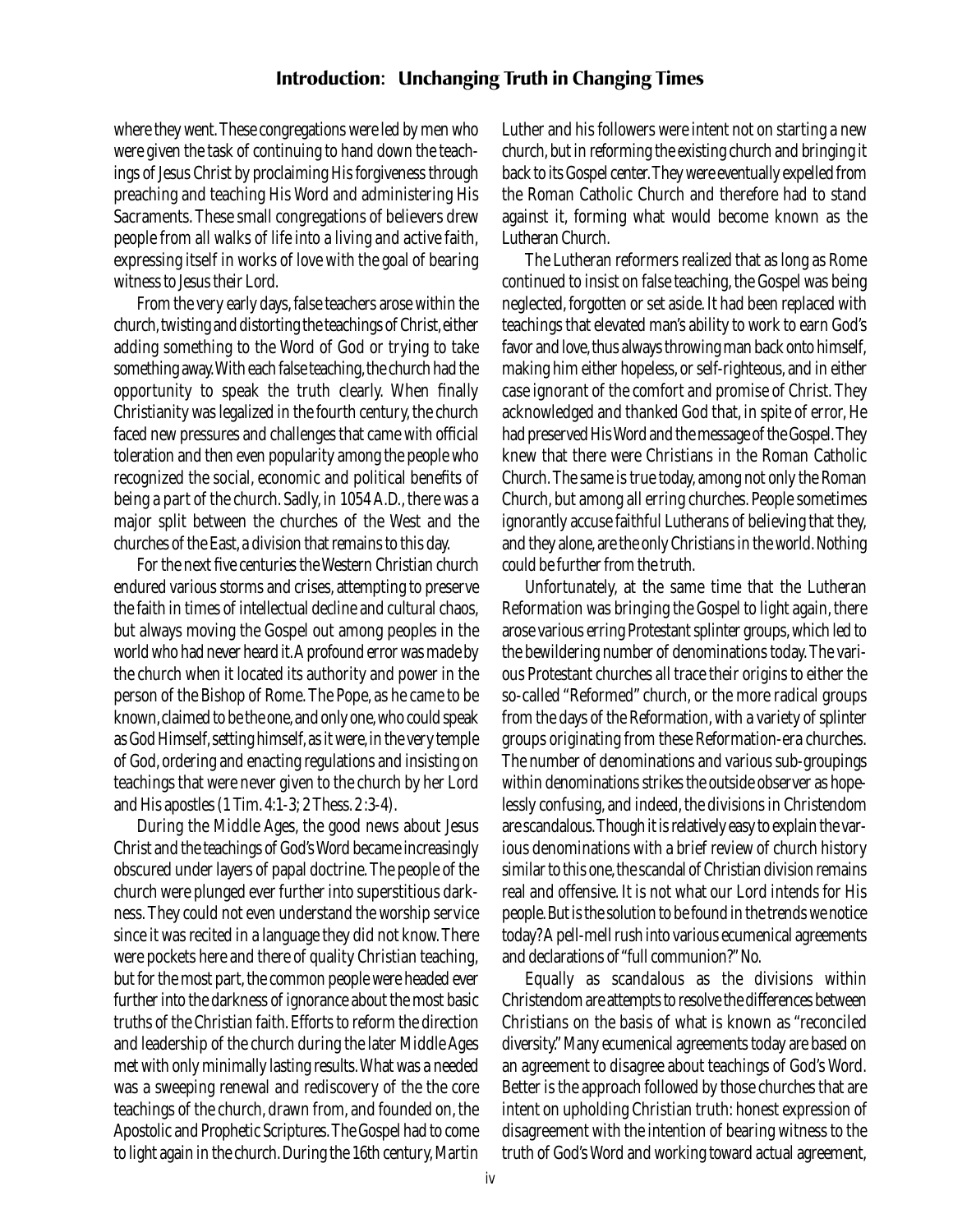and, where this is not possible, refusing to express a fellowship in the Gospel and all its articles that does not exist (see 1 Cor.1:10 and Rom.16:17).

#### **The Greatest Threat to the Church Today**

Overshadowing all these issues today is a near-total capitulation to the worldview of liberal theology that we find in many of the so-called "mainline"churches. It has resulted in a skepticism about any specific truth claims and a rejection of the insistence that there is one, and only one, saving truth, found and located in Jesus Christ alone. This trend has worked its way deeply into all major church bodies, Catholic and Protestant alike.What many well-intentioned laypeople do not realize is that in many Christian denominations, including the larger Lutheran churches in the United States and around the world, the Bible is no longer regarded as actually being God's Word. Readers should know that The Lutheran Church—Missouri Synod continues to insist that the Scriptures *are*the Word of God, infallible and inerrant.

The miracles of both Old and New Testament are considered by many theologians and pastors within liberal churches to be largely fictional accounts. The events in the life of our Lord recorded in the Gospels are not considered to be factual, but rather myths created and repeated by the first Christians to overcome their dismay about the death of their leader, Jesus. Other scholars, in an attempt to modify such radical views, today emphasize that the factuality of the Biblical accounts is not the issue, but rather what those texts mean to the reader.According to this view of the Bible, the factuality of the texts are not the point, but rather the response these texts, true or not, elicit from the reader. The Bible becomes authoritative only in a way similar to the authority we would attribute to any ancient legend or myth that has the power to move us to belief and action.

Let's take but one example of how the predominant liberal view of the Bible results in ecumenical agreements based on agreement to disagree. For example, why should there be any church-divisive disagreements today about Jesus' words,"This is my body"and "This is my blood"if we can no longer be certain Jesus actually said these things? If we do not believe that Christ actually said these words, there is no point in letting disagreement about them stand in the way of full communion.And the same principle works itself out in many areas of Christian teaching.

Churches today that have compromised the faith by rejecting the historic truths of the Bible, tolerate and even praise false teachers in their midst.We notice many symptoms of this: toleration of the murder of unborn children

through abortion, the acceptance and even advocacy of homosexual relationships, the ordination of women and now even homosexual clergy, and so forth. While these issues may receive the most attention in the media, they remain symptoms of a much deeper problem—doubt about the reliability and truthfulness of Holy Scripture, God's Word.

#### **Confronting the Challenges Today**

These are the changing times in which we today live.We may wish to hide ourselves from this reality, or pretend that it is not so, but if we do, we are only deceiving ourselves. More than ever do we need God's unchanging truth. Christians who want to remain faithful to God's Word must actually learn and study the doctrines of the Bible, acquaint themselves with the basics of church history, and become familiar with modern trends and current issues facing the church. They need to receive high-quality and in-depth instruction in Christian truth from their pastors and other church workers. Faithful parents need to work carefully with their children, and by prayer and meditation on God's Word, teach them the basic truths of the Christian faith, using Luther's Small Catechism. Lutheran laypeople need again to become familiar with the Book of Concord, thus coming to know what it is to be a genuinely confessional Lutheran.

People are hungry for substance in their spiritual lives. They may not be able to articulate precisely what that substance is, but they are hungry for it—particularly younger people. Many of them have had enough with the empty entertainment of popular culture.They are not impressed by attempts to mimic this culture.They are looking for authentic spiritual reality, not an imitation of TV culture. Churches of the so-called "mainline" continue their rapid decline in large part because there is finally no reason for them to exist if they can not offer anything much different than can be found in any social club or organization devoted to charity and friendship.When churches are no longer willing or able to say with certainty that Jesus Christ is in fact the Son of God, the second person of the Holy Trinity, born of a virgin mother, and that His death was the sacrifice for the entire world's sin, and that he did truly bodily rise from the dead, there is no point in proclaiming Him at all. The world doesn't need a spiritual master, an enlightened teacher, or a good role model and leader. It needs a savior from sin and death and hell.The world needs Jesus Christ.

Truth liberates. Lies enslave. To reject Christ's truth is to become a slave to ignorance, fear, sin, and death. This slavery results finally in separation from God in hell, forever under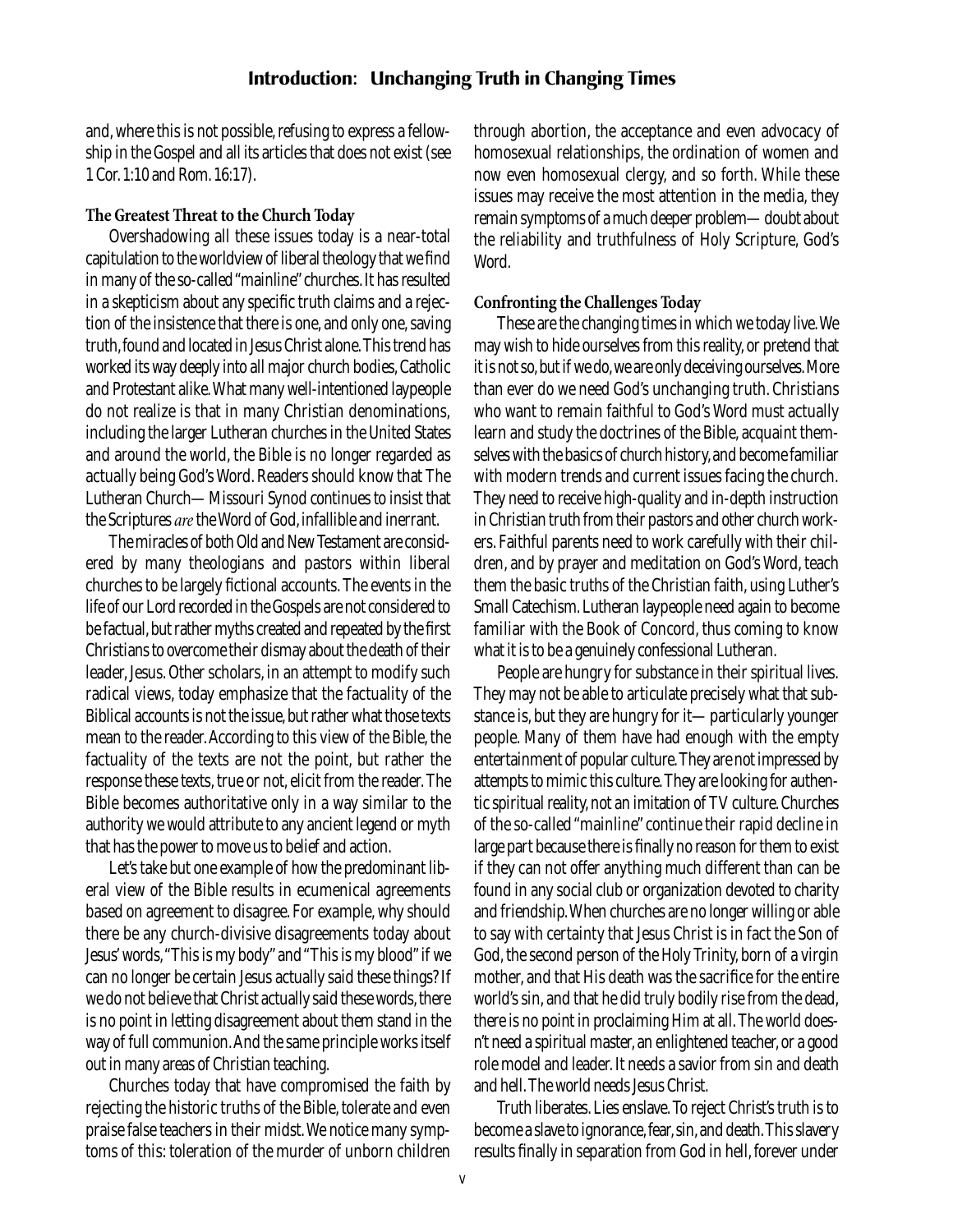His judgment and condemnation. But there is freedom. Our Lord promises us, "If you continue in My Word, you are truly my disciples, and you shall know the truth and the truth shall set you free" (John 8:31-32). Churches are under enormous pressure, even churches that wish to be and remain genuinely historic, confessing Lutheran churches. The pressure comes from from outside the church, but also from within. Our Lord warned us against false teachers,"Beware of the false prophets, who come to you in sheep's clothing, but inwardly are ravenous wolves"(Matt.7:15).

How do we resist pressures on the Lutheran church to compromise and water down its insistence on the Biblical truths that have been confessed since the time of the Reformation? We resist these pressures by remaining firmly anchored in the truths of God's Word, the Holy Scriptures. The stormier the times, the more the need for a strong anchor to hold us fast to God's Word. The Lutheran Confessions are that anchor.The Lutheran confessors themselves understood this when they wrote in the introduction to the Book of Concord of 1580:

The most acute and urgent necessity demands that in the face of so many invasive errors, aggravated scandals, dissensions, and protracted divisions a Christian explanation and accord of all the disputes that have arisen come into being—one well founded in God's Word and one according to which the pure teaching will be differentiated from the false and everything will not be left free and open to restless, contentious people, who do not want to be bound to any fixed form of pure teaching so as to excite scandalous disputes at will and to introduce and defend absurd errors from which can only result that in the end right teaching will be entirely obscured and lost and that nothing else will be transmitted to future generations than uncertain opinions and dubious, disputable imaginations and views" (Preface to the Book of Concord, paragraph 22, Kolb/Wengert, p. 14).

The first Lutherans learned that definitive statements of Christian doctrine are necessary in order to keep the church firmly fixed on the Word of God. Every generation of Lutherans must learn that lesson as well. God's Word moves Lutheran Christians to say with joyful confidence and all boldness,"This we believe, teach and confess" and also to say,"This we reject and condemn." This twofold aspect of confessing God's Word, declaring the truth and rejecting error, characterizes all who desire to remain genuinely Lutheran.

#### **Patient Joy and Calm Strength**

We dare never give in to a tendency that has become all too common in some circles. When we see the great challenges that lie before us, we are tempted to despair and indulge in self-pity and hand-wringing. Though we are always on vigilant watch, and though we do realize the urgency of the mission task our Lord has given, we go about our various callings in life with patient joy, and with calm strength. Why? Because we know that the Lord whom we serve is always praying for His church, is always with us, and will always guide, guard and govern His church on earth. With King Jehoshaphat we are comforted by God's promise, "Do not be afraid or discouraged . . . for the battle is not yours, but the Lord's"(2 Chron. 20:15). Therefore, the "panic mode" that seems to grip some concerned Christians is not what our Lord desires for His people.We are ever realistic, never pessimistic. We are marked by the joy of the Lord, which remains our strength. In that strength—in His strength—we move ahead patiently and carefully, faithful to Scripture and the Lutheran Confessions, eagerly engaged in the church's great mission task.

For people searching for spiritual renewal, Christ gives new birth through the washing of water with the Word in Holy Baptism.For those seeking a personal relationship with God, Christ gives His body and blood, under the bread and wine, for forgiveness, life and salvation. For those struggling with the burden of guilt, Christ speaks the sure and certain word of absolution. For those who feel lost, without direction, and without hope, the Lord comes to them through preaching and teaching and meditation on the Holy Scriptures, which are like a refreshing stream of cool water, a true lamp in the darkness of life.

While many search for spiritual direction, seemingly from every self-help guru who appears on the afternoon talk shows,our Lord continues to send faithful pastors who shepherd, lead and care for Christ's church with His Word and Sacraments.In an era of remarkable advances in communication technology, people feel more lonely and isolated than ever before. Here again, they find what they are looking for in the Lord's church. Together, as brothers and sisters of our Lord, they bear one another's burdens, weeping with those who weep, rejoicing with those who rejoice. They care for one another, loving even as He has loved us. Resting beneath all these treasures and gifts lies God's unchanging truth in Christ, which all Christians are given to share and proclaim.

There is truth. God has revealed it. God has given it through His Word, which never can err or deceive. There are many truth claims competing for our attention, but only One